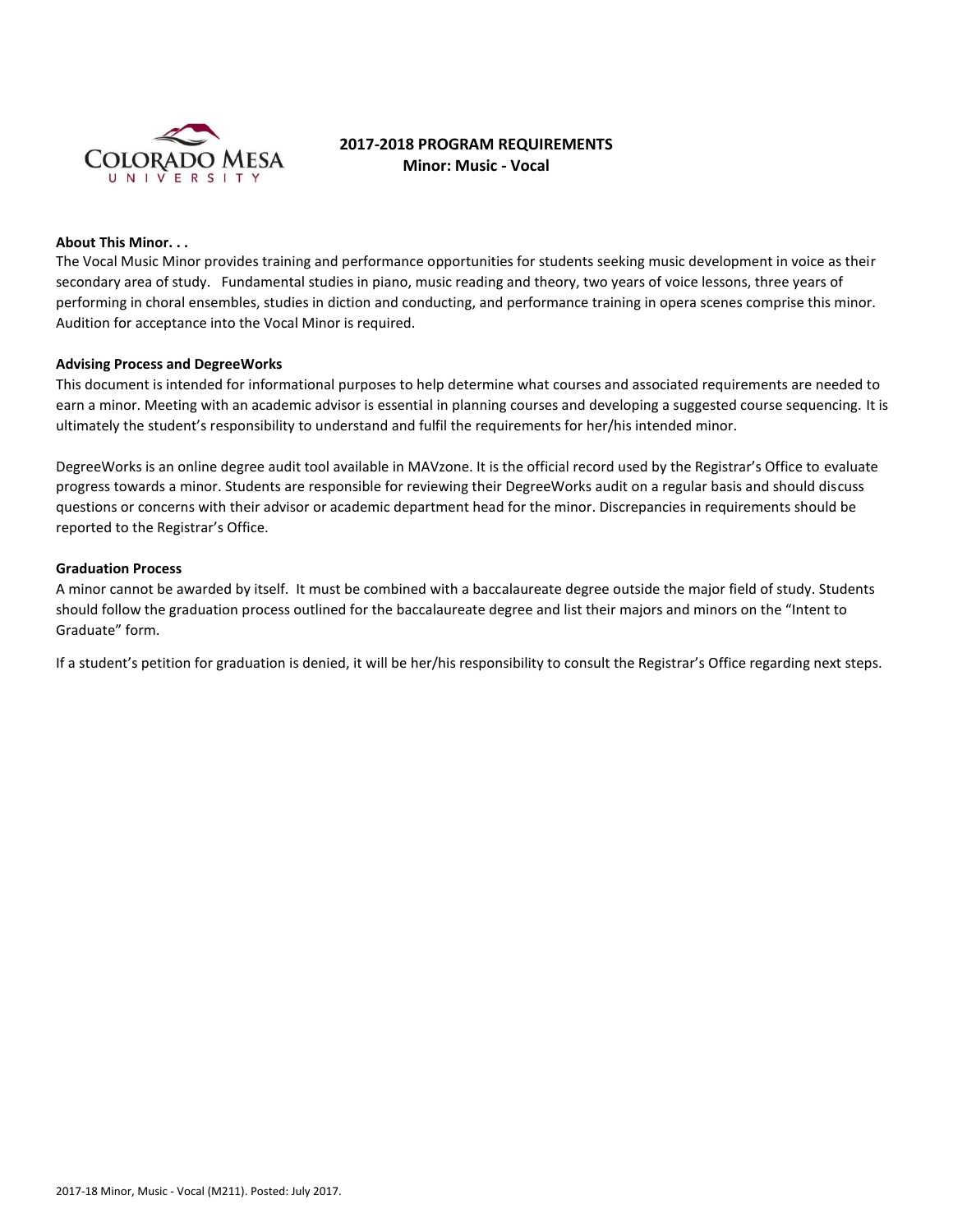# **INSTITUITIONAL MINOR REQUIREMENTS**

The following institutional requirements apply to all CMU minors. Specific programs may have different requirements that must be met in addition to institutional requirements.

- A minor consists of 15-24 semester hours. There may be prerequisites required for the minor which will increase the total number of credit hours for a student who has not already taken those prerequisites.
- Courses taken to satisfy Essential Learning, major requirements, or electives **can** be counted toward the minor if applicable.
- At least 33 percent of the credit hours required for the minor must be in courses numbered 300 or above.
- At least 25 percent of the classes must be taken at CMU.
- 2.00 cumulative GPA or higher for the courses used for the minor.
- A minor is not a degree by itself and must be earned at the same time as a baccalaureate degree.
- A minor must be outside the major field of study.
- A student may earn up to five minors with any baccalaureate degree at CMU.
- The Catalog Year determines which program sheet and degree requirements a student must fulfill in order to graduate. Visit with your advisor or academic department to determine which catalog year and program requirements sheet you should follow.
- See "Requirements for Undergraduate Degrees and Certificates" in the catalog for a complete list of graduation requirements.

# **PROGRAM-SPECIFIC MINOR REQUIREMENTS**

- Students must choose one of two tracks: Regular Vocal Music Concentration (Track A) or Music Theatre Concentration (Track B).
- 25 semester hours for the Minor in Music Vocal, Regular Vocal Music Concentration (Track A).
- 21-22 semester hours for the Minor in Music Vocal, Music Theatre Concentration (Track B).
- $\bullet$

## **REQUIRED COURSES FOR THE MUSIC -VOCAL MINOR, TRACK A: REGULAR VOCAL MUSIC CONCENTRATION** (25 semester hours)

- $\Box$  One of the following:
	- MUSA 113 Fundamentals of Theory (3)
- MUSA 114 Theory I Introduction (3)
- MUSA 116 Ear Training & Sightsinging I (2)
- $\Box$  MUSA 130 Class Piano I (2)
- $\Box$  MUSL 137 Voice (1)
- $\Box$  MUSL 137 Voice (1)
	- (MUSL 137 taken twice, 1 semester hour per semester = 2 semester hours)
- $\Box$  MUSL 237 Voice (1)
- $\Box$  MUSL 237 Voice (1)
- (MUSL 237 taken twice, 1 semester hour per semester = 2 semester hours)
- $\Box$  MUSA 250 Beginning Conducting (2)
- $\Box$  MUSA 337 Diction for Singers (2)
- $\Box$  MUSP 365 Opera Workshop (1)
- $\Box$  One of the following courses:
	- MUSA 318 Vocal Literature (3)
		- MUSA 319 Choral Literature (3)
	- MUSA 410 Vocal Pedagogy (3)

# Complete 6 semester hours of MUSP Vocal Ensemble, 2 hours each at 100, 200, and 300 levels:

| □      | MUSP 1 | 1             |
|--------|--------|---------------|
| $\Box$ | MUSP 1 | 1             |
| $\Box$ | MUSP 2 | $^{\circ}$ 1  |
| $\Box$ | MUSP 2 | 1             |
| $\Box$ | MUSP 3 | $^{\prime}$ 1 |
| - 11   | MUSP 3 |               |